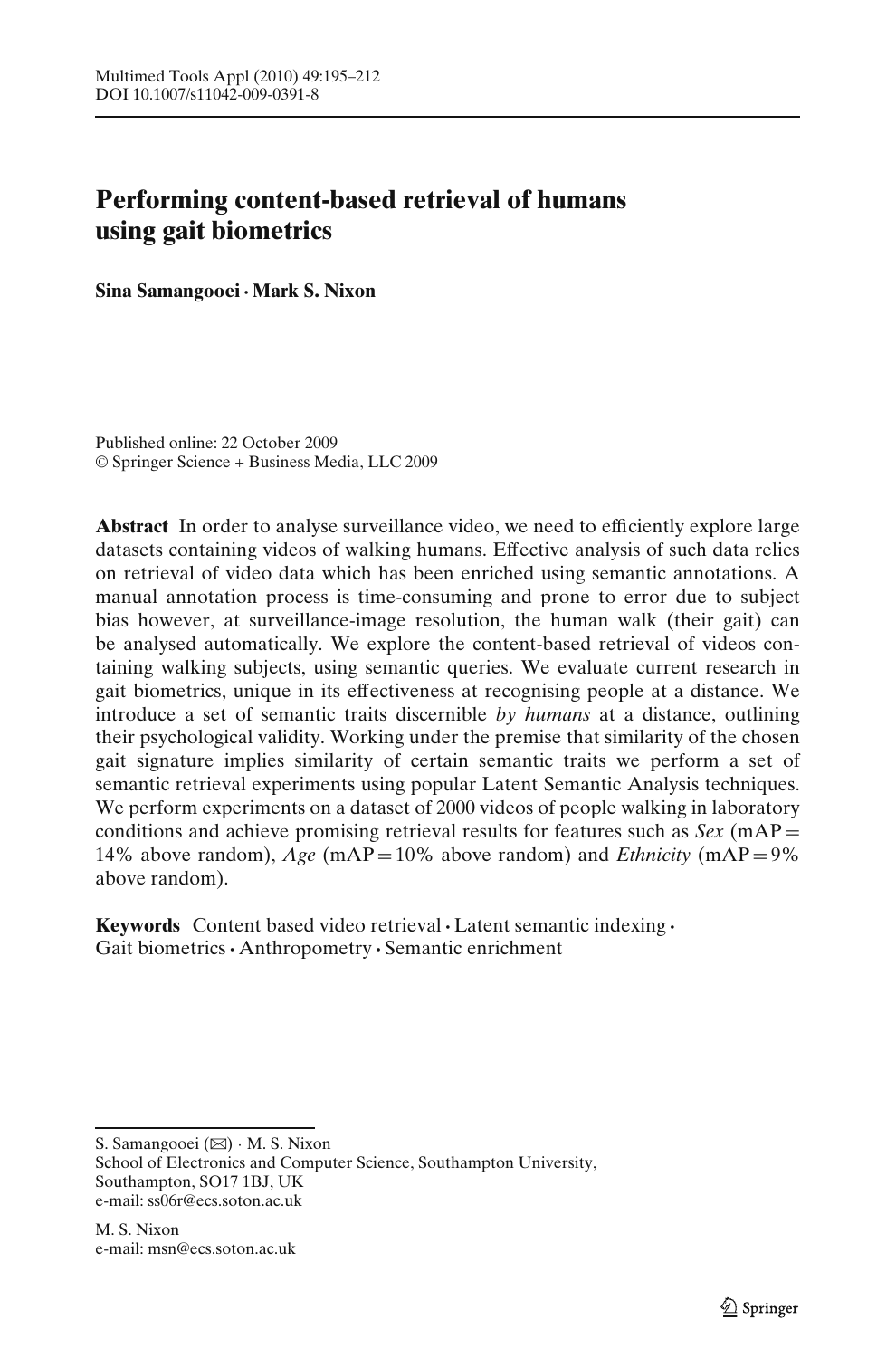# **1 Introduction**

In 2006 it was reported that around 4 million CCTV cameras were installed in the UK [\[4](#page-15-0)]. This results in 1Mb of video data per second per camera, using relatively conservative estimates.<sup>1</sup> Analysis of this huge volume of data has motivated the development of a host of interesting automated techniques, as summarised in [\[10](#page-15-0), [23](#page-15-0)], whose aim is to facilitate effective use of these large quantities of surveillance data. Most techniques primarily concentrate on the description of human behaviour and activities. Some approaches concentrate on low level action features, such as trajectory and direction, whilst others include detection of more complex concepts such as actor goals and scenario detection. Efforts have also been developed which analyse non human elements including automatic detection of exits and entrances, vehicle monitoring, etc.

Efficient use of large collections of images and videos by humans, such as CCTV footage, can be achieved more readily if media items are meaningfully *semantically transcoded* or *annotated*. Semantic and natural language description has been discussed [\[23](#page-15-0), [53](#page-16-0)] as an open area of interest in surveillance. This includes a mapping between behaviours and the semantic concepts which encapsulate them. In essence, automated techniques suffer from issues presented by the multimedia semantic gap [\[56\]](#page-16-0) between semantic queries which users readily express and which systems cannot answer.

Although some efforts have attempted to bridge this gap for behavioural descriptions, an area which has received little attention is semantic appearance descriptions, especially in surveillance. Semantic whole body descriptions (*Height*, *Figure* etc.) and global descriptions (*Sex*, *Ethnicity*, *Age*, etc.) are a natural way to describe individuals. Their use is abundant in character description in narrative, helping readers put characters in a richer context with a few key words such as *slender* or *stout*. In a more practical capacity, stable physical descriptions are of key importance in eyewitness crime reports, a scenario where human descriptions are paramount as high detail images of assailants are not always available. Many important semantic features are readily discernible from surveillance videos by humans, and yet are challenging to extract and analyse by automated means. Unfortunately, the manual annotation of videos is a laborious [\[10](#page-15-0), [23\]](#page-15-0) process, too slow for effective use in real time CCTV footage and vulnerable to various sources of human error (subject variables, anchoring etc.). Automatic analysis of the way people walk [\[38](#page-16-0)] (their gait) is an efficient and effective approach to describing human features at a distance. Yet automatic gait analysis techniques do not necessarily generate signatures which are immediately comprehensible by humans. We show that LSA (Latent Semantic Analysis) techniques, as used successfully by the image retrieval community, can be used to associate semantic physical descriptions with automatically extracted gait features. In doing so, we contend that retrieval tasks involving semantic physical descriptions could be readily facilitated.

The rest of this paper is organised in the following way. In Section [2](#page-2-0) we describe LSA, the technique chosen to bridge the gap between semantic physical descriptions and gait signatures. In Section [3](#page-3-0) we introduce the semantic physical *traits* and

<sup>&</sup>lt;sup>1</sup>25 frames per second using  $352 \times 288$  CIF images compressed using MPEG4 [\(http://www.](http://www.info4security.com/story.asp?storyCode=3093501) [info4security.com/story.asp?storyCode=3093501\)](http://www.info4security.com/story.asp?storyCode=3093501).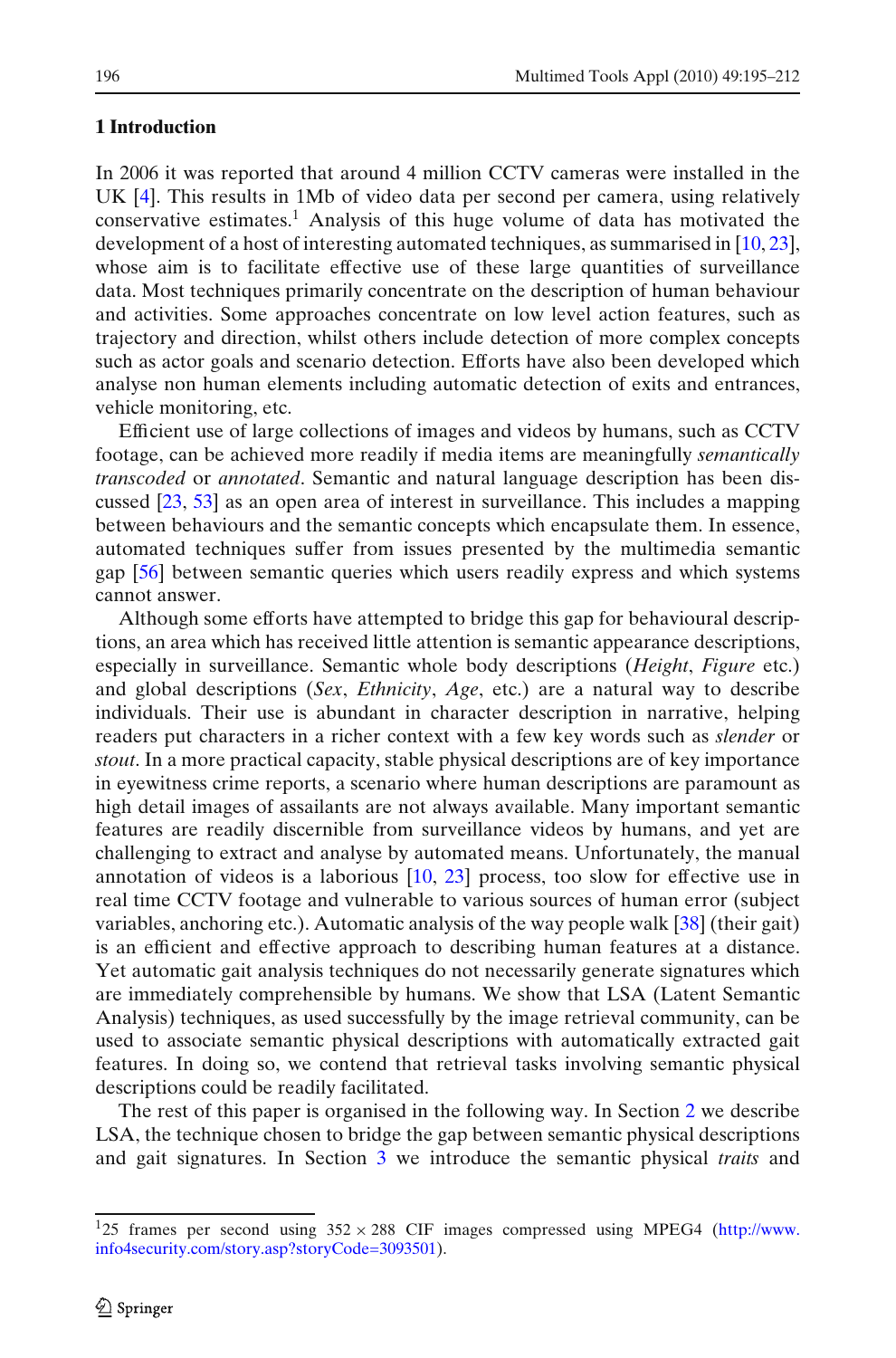<span id="page-2-0"></span>their associated *terms*; justifying their psychological validity. In Section [4](#page-6-0) we briefly summarise modern gait analysis techniques and the gait signature chosen for our experiments. In Section [5](#page-7-0) we outline the source of our experiment's description data, using it in Section [6](#page-11-0) where we outline the testing methodology and show that our novel approach allows for content-based video retrieval based on gait. Finally in Section [7](#page-14-0) we discuss the final results and future work.

# **2 Latent semantic analysis**

### 2.1 Background

LSA (Latent Semantic Analysis) or LSI (Latent Semantic Indexing) was initially developed by Deerwester et al. [\[12\]](#page-15-0) in their seminal work to address the inherent problems with direct lexical comparison for text retrieval. The assumption is that documents in a corpus and their associated terms are in fact correlated artefacts generated by a set of underlying concepts. It follows that a set of documents and terms can be represented as a weighted sum of these concepts. Furthermore, it is argued that by choosing only the most important concepts to represent the space of documents and terms, retrieval rates can be improved. Therefore, the goal of LSI is to determine an optimised set of underlying concepts, a goal achieved using SVD (Singular Value Decomposition). Initial experiments using LSI [\[13\]](#page-15-0) showed improvements of around 30% when compared to simple lexical analysis, promising results which inspired the use of LSI in a variety of text retrieval applications [\[5\]](#page-15-0). LSI has been adapted to tackle Content Based Image retrieval [\[18](#page-15-0), [42\]](#page-16-0) and more recently, the automatic annotation of un-annotated images [\[20,](#page-15-0) [35](#page-16-0)], displaying competitive precision and recall [\[21](#page-15-0)] to other contemporary approaches. We use LSI in a similar way to retrieve gait videos of humans using semantic queries.

# 2.2 The singular value decomposition

An  $n \times m$  occurrence matrix **O** is constructed whose values represent the *presence* of *m* terms in *n* documents. In our scenario documents are videos of subjects walking. Semantic features and automatic features are considered terms. The "occurrence" of a video feature represents the intensity of a grayscale or colour pixel where The "occurrence" of a semantic term signifies its relevance to the subject in the video (see Section [5](#page-7-0) for further details regarding the datasource). The initial goal of LSI is to determine the concepts which underpin this document-term space. It can be shown [\[41](#page-16-0), [42\]](#page-16-0) that this concept space can be efficiently calculated using a SVD (Singular Value Decomposition) of **O** and selecting the left- and right-singular vectors associated with the highest singular values of **O**. The decomposition:

$$
\mathbf{O} = \mathbf{U} \mathbf{\Sigma} \mathbf{V}^T \tag{1}
$$

results in an  $n \times r$  matrix **U**, an  $r \times r$  diagonal matrix  $\Sigma$  and an  $r \times m$  matrix  $V<sup>T</sup>$ . Where *r* is the estimated rank of **O** and therefore the number of underlying concepts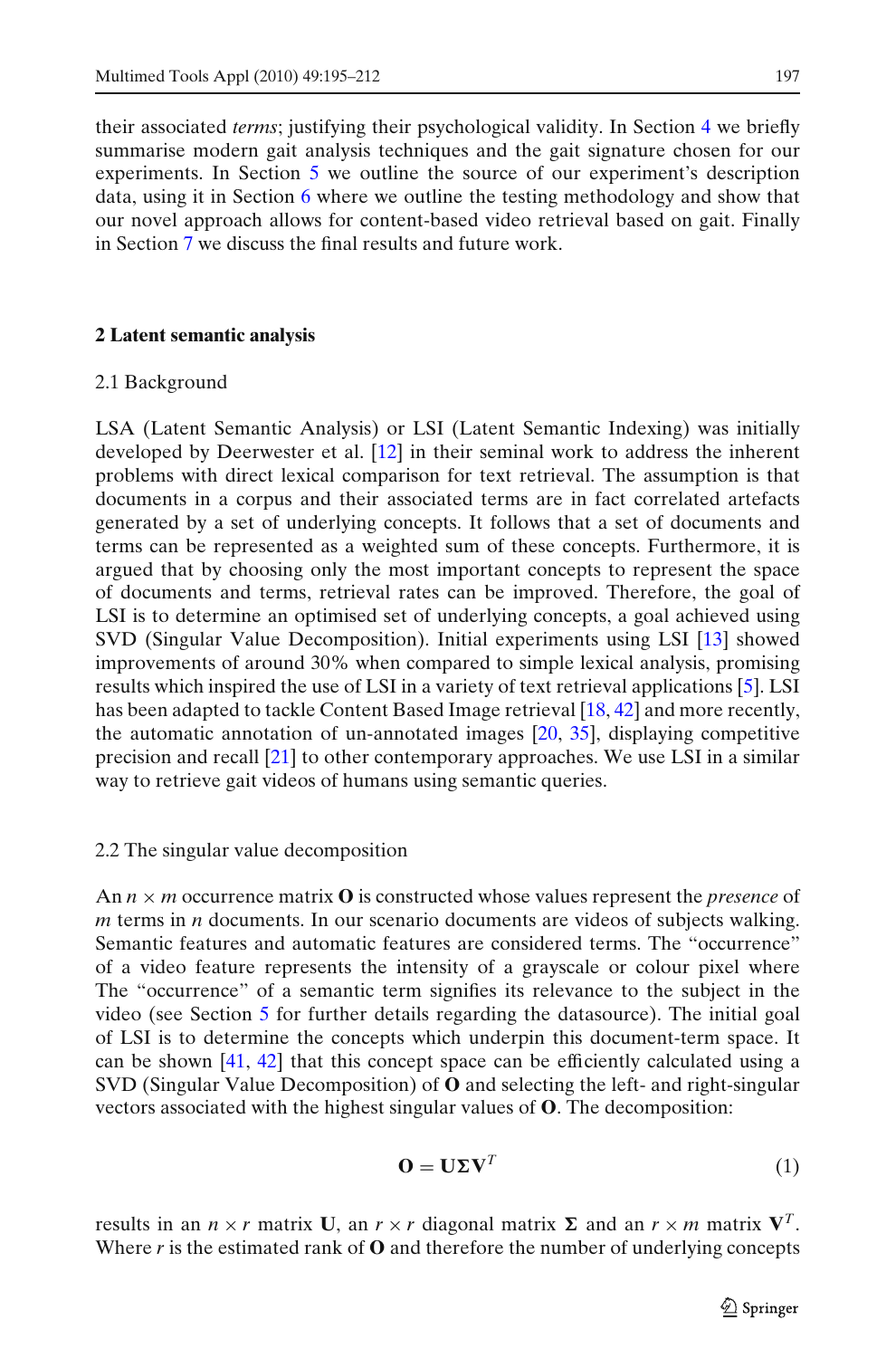<span id="page-3-0"></span>in the space.<sup>2</sup> The diagonal matrix  $\Sigma$  contains the *r* largest singular values of **O** ordered along its diagonal. The rows of **U** represent positions of the *n* documents against the set of top *r* left-singular vectors (the eigenvectors calculated from the document co-occurence matrix  $\mathbf{O}\mathbf{O}^T$ ) while the columns of  $\mathbf{V}^T$  represent the position of the *m* terms against the set top *r* right-singular vectors (the eigenvectors calculated from the term co-occurence matrix  $O<sup>T</sup>O$ ).

In our work the first step is the selection of appropriate semantic terms and visual features to construct **O** as explored in Sections 3 and [4.](#page-6-0) Once constructed, a fully observed training matrix  $\mathbf{O}_{train}$  can be decomposed resulting in  $\mathbf{O}_{train} =$  $U_{train} \Sigma_{train} V_{train}^T$ . Content based retrieval by semantic query can be achieved by projecting semantic queries as partially observed<sup>3</sup> vectors  $o_{query}$  into the eigenterm space  $V^T$  and comparing them against the projections of partially observed<sup>4</sup> visual signatures **O***test* into the same space.

$$
\mathbf{U}_{test} = \mathbf{O}_{test} (\mathbf{\Sigma}_{train} \mathbf{V}_{train}^T)^T, \tag{2}
$$

$$
u_{query} = o_{query} (\Sigma_{train} V_{train}^T)^T.
$$
\n(3)

If a query and a visual signature are related, they should have similar weightings to each of the eigenterms in  $V^T$  and therefore share a similar position once projected into  $V<sup>T</sup>$  according to some distance metric. By ordering the projected test visual documents  $U_{test}$  by their cosine distances<sup>5</sup> to a projected query  $u_{test}$ , we achieve an ordering of the visual test documents based on their relevance to a semantic query and therefore retrieval.

#### **3 Human physical descriptions**

The description of humans based on their physical features has been explored for several purposes including medicine [\[44\]](#page-16-0), eyewitness analysis and human identification [\[24\]](#page-15-0). Descriptions chosen differ in levels of granularity and include features both visibly measurable but also those only measurable through use of specialised tools. One of the first attempts to systematically describe people for identification based on their physical traits was the anthropometric system developed by Bertillon [\[6\]](#page-15-0) in 1896. His system used eleven precisely measured traits of the human body including height, length of right ear and width of cheeks. This system was quickly surpassed by other forms of forensic analysis such as fingerprints. More recently, physical descriptions have also been used in biometric techniques as an ancillary data source where they are referred to as *soft biometrics* [\[37\]](#page-16-0), as opposed to primary biometric sources such as iris, face or gait. In behaviour analysis, several model based techniques [\[1](#page-15-0)] attempt the automatic extraction of individual body components as a source of behavioural information. Though the information about the individual

 $2$ In practice several  $r$  values are attempted to choose an optimal number of concepts for a given dataset.

 $3i.e.$  only semantic terms, visual terms set to 0

<sup>&</sup>lt;sup>4</sup>i.e. only visual terms, semantic terms set to 0

 $5$ chosen to disregard scaling effects Papadimitriou et al. [\[41](#page-16-0)]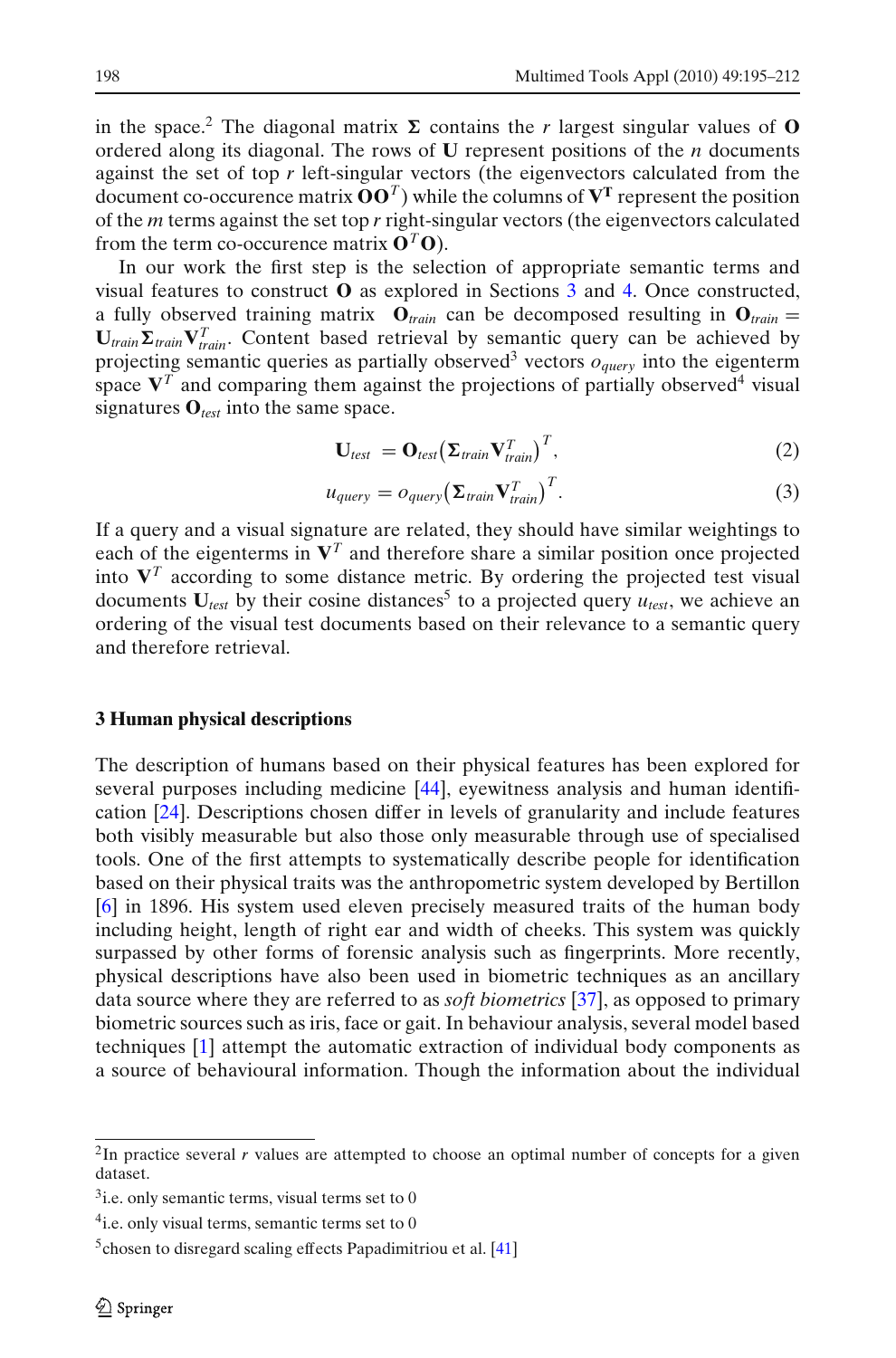components is not used directly, these techniques provide some insight into the level of granularity at which body features are still discernible at a distance.

When choosing the features that should be considered for semantic retrieval of surveillance media, two major questions must be answered. Firstly, which human traits should be described and secondly, how should these traits be represented. The following sections outline and justify the traits chosen and outline the semantic terms chosen for each physical trait.

# 3.1 Physical traits

To match the advantages of automatic surveillance media, one of our primary concerns was to choose traits that are discernible by humans at a distance. To do so we must firstly ask which traits individuals can *consistently* and *accurately* notice in each other at a distance. Three independent traits—Age, Race and Sex, are agreed to be of primary significance in cognitive psychology. For gait, humans have been shown to successfully perceive such categories using generated point light experiments [\[50](#page-16-0)] with limited visual cues. Other factors such as the target's perceived somatotype [\[34](#page-16-0)] (build or physique attributes) are also prominent in cognition.

In the eyewitness testimony research community there is a relatively mature idea of which concepts witnesses are most likely to recall when describing individuals [\[54](#page-16-0)]. Koppen and Lochun [\[51](#page-16-0)] provide an investigation into witness descriptions in archival crime reports. Not surprisingly, the most accurate and highly mentioned traits were Sex (95% mention 100% accuracy), Height (70% mention 52% accuracy), Race (64% mention 60% accuracy) and Skin Colour (56% mention, but accuracy was not discussed). Detailed head and face traits such as Eye Shape and Nose Shape are not mentioned as often and when they are mentioned, they appear to be inaccurate. More prominent head traits such as Hair Colour and Length are mentioned more consistently, a result also noted by Yarmey and Yarmey [\[55\]](#page-16-0). Descriptive features which are visually prominent yet less permanent (e.g. clothing) often vary with time and are of less interest than other more permanent physical traits.

Traits regarding build are of particular interest, having a clear relationship with gait while still being reliably recalled by eyewitnesses at a distance. Few studies thus far have attempted to explore build in any amount of detail beyond the brief mention of Height and Weight. MacLeod et al. [\[33\]](#page-16-0) performed a unique analysis on whole body descriptions using bipolar scales to define traits. Initially, whole body traits often described by people in freeform annotation experiments were gauged using a set of moving and stationary subjects. From an initial list of 1238 descriptors, 23 were identified as unique and formulated as five-point bipolar scales. The reliability and descriptive capability of these features were gauged in a separate experiment involving subjects walking at a regular pace around a room. Annotations made using these 23 features were assessed using product moment correlation and their underlying similarity was assessed using a principal components analysis. The 13 most reliable terms and most representative of the principal components have been incorporated into our final set of traits.

Jain et al. [\[25](#page-15-0)] outline a set of key characteristics which determine a physical trait's suitability for use in biometric identification, a comparable task to multimedia retrieval. These include: Universality, Distinctiveness, Permanence and Collectability.

The choice of our physiological traits keeps these tenets in mind. Our semantic descriptions are universal in that we have chosen factors which everyone has. We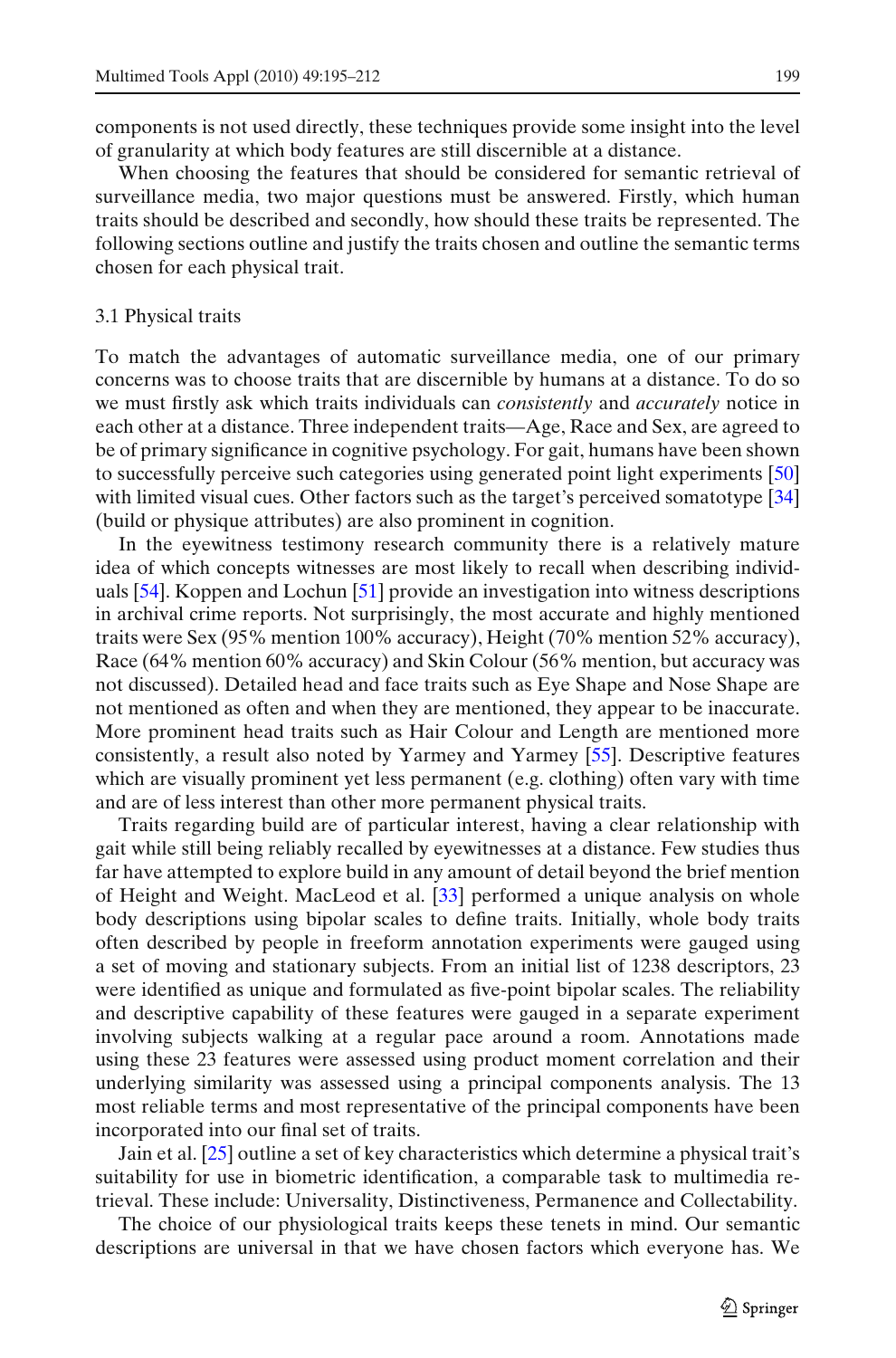<span id="page-5-0"></span>have selected a set of subjects who appeared to be semantically distinct in order to confirm that these semantic attributes can be used. The descriptions are relatively permanent: overall *Skin Colour* naturally changes with tanning, but our description of *Skin Colour* has racial overtones and these are perceived to be more constant. Our attributes are easily collectible and have been specifically selected for being easily discernible at a distance by humans. However much care has been taken over procedure and definition to ensure consistency of acquisition (see Section [5\)](#page-7-0).

Using a combination of the studies in cognitive science, witness descriptions and the work by MacLeod et al. [\[33](#page-16-0)] we generated a list of visual semantic traits which is given in Table 1.

## 3.2 Semantic terms

Having outlined which physical traits should allowed for, the next question is how these traits should be represented. Soft biometric techniques use a mixture of categorical metrics (e.g. Ethnicity) and value metrics (e.g. Height) to represent their traits. Humans are generally less consistent when making value judgements in comparison to category judgements. Subsequently, in our approach we formulate all traits with sets of mutually exclusive semantic terms rather than using value metrics. This approach is more representative of the categorical nature of human

| Body shape             |                                                                                   |  |
|------------------------|-----------------------------------------------------------------------------------|--|
| 1. Arm length          | [Very short, short, average, long, very long]                                     |  |
| 2. Arm thickness       | [Very thin, thin, average, thick, very thick]                                     |  |
| 3. Chest               | [Very slim, slim, average, large, very large]                                     |  |
| 4. Figure              | [Very small, small, average, large, very large]                                   |  |
| 5. Height              | [Very short, short, average, tall, very tall]                                     |  |
| 6. Hips                | [Very narrow, narrow, average, broad, very broad]                                 |  |
| 7. Leg length          | [Very short, short, average, long, very long]                                     |  |
| 8. Leg shape           | [Very straight, straight, average, bow, very bowed]                               |  |
| 9. Leg thickness       | [Very thin, thin, average, thick, very thick]                                     |  |
| 10. Muscle build       | [Very lean, lean, average, muscly, very muscly]                                   |  |
| 11. Proportions        | [Average, unusual]                                                                |  |
| 12. Shoulder shape     | [Very square, square, average, rounded, very rounded]                             |  |
| 13. Weight             | [Very thin, thin, average, fat, very fat]                                         |  |
| Global                 |                                                                                   |  |
| 14. Age                | [Infant, pre adolescence, adolescence, young adult, adult,<br>Middle aged, senior |  |
| 15. Ethnicity          | [Other, european, middle eastern, far eastern, black, mixed]                      |  |
| 16. Sex                | [Female, male]                                                                    |  |
| 17. Skin colour        | [White, tanned, oriental, black]                                                  |  |
| Head                   |                                                                                   |  |
| 18. Facial hair colour | [None, black, brown, blond, red, grey]                                            |  |
| 19. Facial hair length | [None, stubble, moustache, goatee, full beard]                                    |  |
| 20. Hair colour        | [Black, brown, blond, grey, red, dyed]                                            |  |
| 21. Hair length        | [None, shaven, short, medium, long]                                               |  |
| 22. Neck length        | [Very short, short, average, long, very long]                                     |  |
| 23. Neck thickness     | [Very thin, thin, average, thick, very thick]                                     |  |

**Table 1** Physical traits and associated semantic terms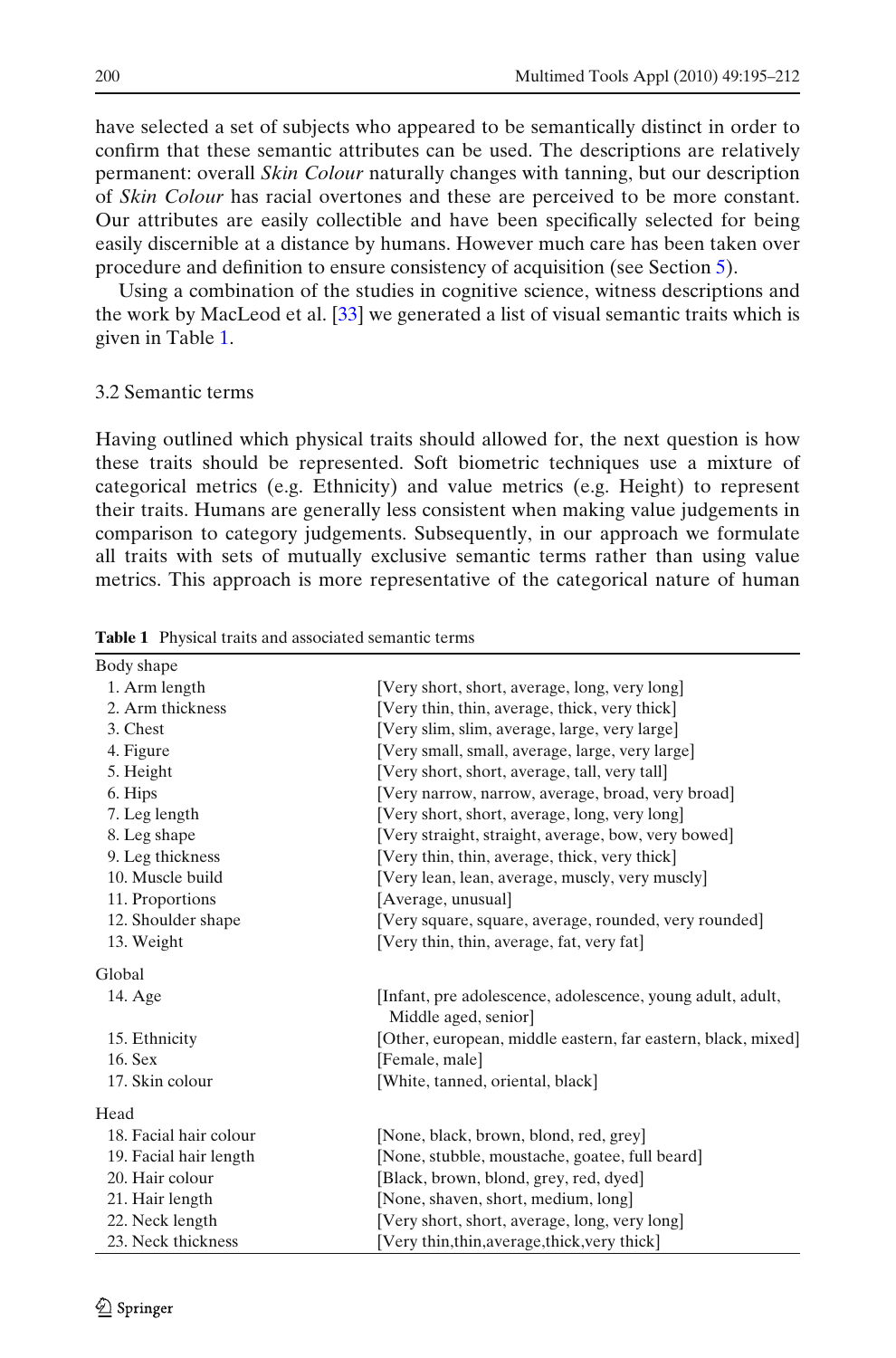<span id="page-6-0"></span>cognition [\[34,](#page-16-0) [49](#page-16-0), [50\]](#page-16-0). This is naturally achieved for certain traits, primarily when no applicable underlying value order exists (*Sex*, *Hair Colour* etc.). For other traits representable with intuitive value metrics (Age, Lengths, Sizes etc.) bipolar scales representing concepts from *Small* to *Large* are used as semantic terms. This approach closely matches human categorical perception. Annotations obtained from such approaches have been shown to correlate with measured numerical values [\[11](#page-15-0)]. Perhaps the most difficult trait for which to find a limited set of terms was *Ethnicity*. There is a large corpus of work  $[2, 17, 43]$  $[2, 17, 43]$  $[2, 17, 43]$  $[2, 17, 43]$  $[2, 17, 43]$  $[2, 17, 43]$  exploring ethnic classification, each outlining different ethnic terms; ranging from the use of 3 to 200, with non necessarily convergent. Our ethnic terms encompass the three categories mentioned most often and an extra two categories (Indian and Middle Eastern) matching the UK census.6

## **4 Automatic gait descriptions**

In the medical, psychological and biometric community, automatic gait recognition has enjoyed considerable attention in recent years. Psychological significance in human identification has been demonstrated by various experiments [\[26](#page-15-0), [50\]](#page-16-0); it is clear that the way a person walks and their overall structure hold a significant amount of information used by humans when identifying each other. Inherently, gait recognition has several attractive advantages as a biometric. It is unobtrusive, meaning people are more likely to accept gait analysis over other, more accurate, yet more invasive biometrics such as finger print recognition or iris scans. Also gait is one of the few biometrics which has been shown to identify individuals effectively at large distances and low resolutions. However this flexibility also gives rise to various challenges in the use of gait as a biometric. Gait is (in part) a behavioural biometric and as such is affected by a large variety of co-variates including mood, fatigue, clothing etc. all of which can result in large within-subject (intra-class) variance.

Over the past 20 years there has been a considerable amount of work dedicated to effective automatic analysis of gait with the use of marker-less machine vision techniques attempting to match the capabilities of human gait perception [\[38](#page-16-0)]. Broadly speaking, these techniques can be separated into model based techniques and holistic statistical techniques.

The latter approaches tend to analyse the human silhouette and its temporal variation without making any assumptions as to how humans tend to move. An early example of such an approach was performed by Little and Boyd [\[30\]](#page-16-0) who extract optic flow "blobs" between frames of a gait video which they use to fit an ellipsoids to describe predominant axis of motion. Murase and Sakai [\[36](#page-16-0)] analyse gait videos by projecting each frame's silhouettes into the eigenspace separately and using the trajectory formed by all of an individual's separate frames in the eigenspace as their signature. Combining each frame silhouette and averaging by number of frames, or simply average silhouette [\[19](#page-15-0), [31,](#page-16-0) [52](#page-16-0)], is the most popular holistic approach. It provides relatively promising results and is comparatively simple to implement and as such is often used as a baseline algorithm.

Model based techniques start with some assumption of how humans move or a model for human body structure, usually restricted to one view point, though some

[<sup>6</sup>http://www.statistics.gov.uk/about/Classifications/ns\\_ethnic\\_classification.asp](http://www.statistics.gov.uk/about/Classifications/ns_ethnic_classification.asp) Ethnic classification.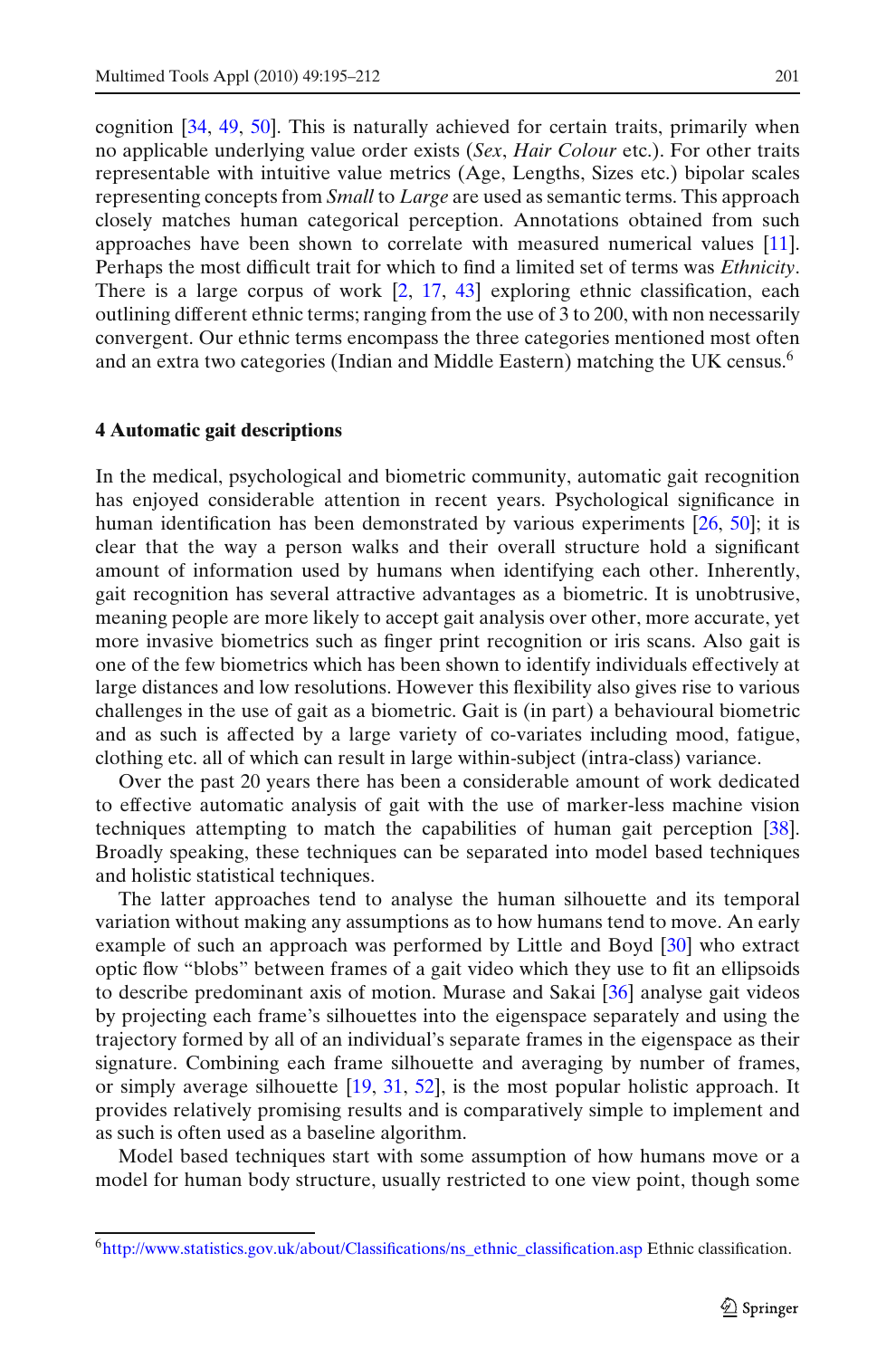<span id="page-7-0"></span>tackle the problem in 3D. Values for model parameters are estimated which most faithfully represent the sensed video data. An elegant early approach by [\[39](#page-16-0)] stacked individual silhouettes in an x-y-time (XYT) space, fitting a helix to the distinctive pattern caused by human legs at individual XT slices. The helix perimeters are used to define the parameters for a five-part stick model. Another, more recent approach by BenAbdelkader et al. [\[3](#page-15-0)] uses a structural model and attempts to gather evidence for subject height and cadence.

A current challenge in gait biometrics is how it should be put to use in real world applications. The fusion of gait with existing (and more established) biometrics has been shown to be a viable approach towards taking advantage of gait's abilities while overcoming its inaccuracies due to covariates (exploratory variables). Recent studies have shown identification improvements when a gait signature is fused with a face signature [\[27,](#page-15-0) [32](#page-16-0)]. Another challenge in gait biometrics is the viewpoint dependent nature of the vast majority of early gait signatures. To date, much of the data analysed has been from subjects walking in the plane normal to the view of the camera; achieving viewpoint independence allows identification in a greater range of scenarios [\[8,](#page-15-0) [16\]](#page-15-0). Three-dimensional models derived by multiple cameras are currently being considered which go towards pose invariance. This includes approaches such as 3D model fitting [\[7](#page-15-0)] and arbitrary viewpoint generation [\[47](#page-16-0)] techniques as well as the development of novel 3D gait datasets [\[46](#page-16-0)].

Model based techniques make several assumptions and explicitly extract certain information from subject videos. Though this would be useful for specific structural semantic terms (Height, Arm/Leg dimensions etc.), the model could feasibly ignore global semantic terms (Sex, Ethnicity etc.) evidence for which could exist in the holistic information [\[28](#page-15-0)]. Subsequently we choose the simple yet powerful average silhouette operation for our automatic gait signature both for purposes of simplicity and to increase the likelihood of correlation with global semantic terms. To complement the semantic terms chosen which describe colours of particular human traits, we have also generated a set of average colour silhouettes signatures. Both signatures are used in the experiments below.

#### **5 Semantic and automatic data source**

In this section we describe the procedures undertaken to extract automatic and manual data sources describing our gait videos. Our videos are of 115 individual subjects each with a minimum of 6 video samples from the Southampton University Gait Database [\[48\]](#page-16-0) . In our experiments, the videos used are from the camera set-up wherein subjects walk at a natural pace side on to the plane of the camera view and walking either towards the left or right. Each subject has been annotated by at least two separate annotators, though 10 have been annotated with 40 annotators, and 5 sets of 10 have also been annotated by 5 sets of 10 individuals each. These extra annotations were made as part of a previous, more rigourous, though smaller scale experiment [\[45\]](#page-16-0).

# 5.1 Semantic features

Semantic annotations were collected using the GaitAnnotate system; a web based application designed to show arbitrary biometric data sources to users for annotation,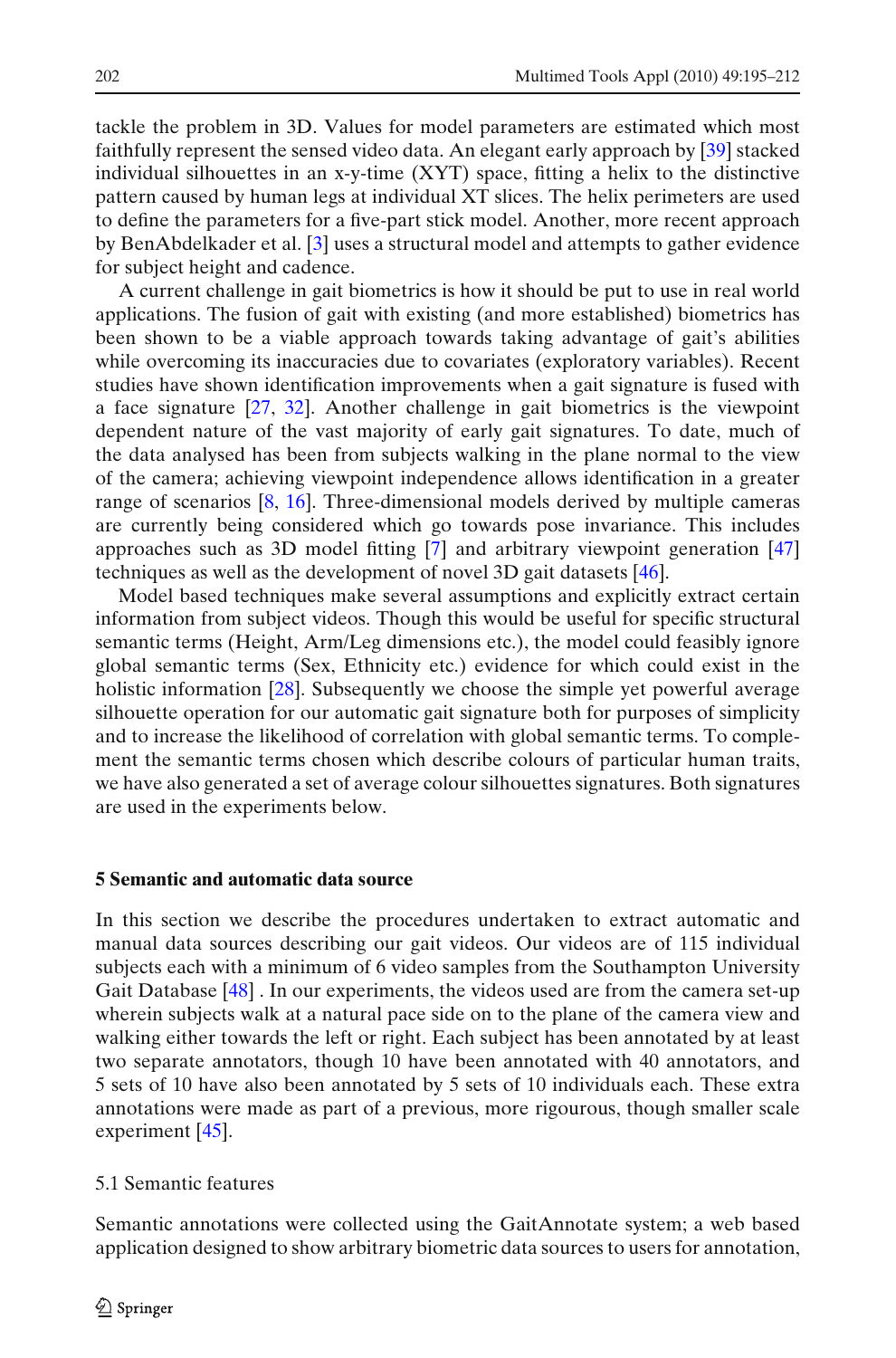as shown in Fig. 1. This interface allows annotators to view all video samples of a subject as many times as they require. Annotators were asked to describe subjects by selecting semantic terms for each physical trait. They were instructed to label *every* trait for *every* subject and that each trait should be completed with the annotator's own notions of what the trait *meant*. Guidelines were provided to avoid common confusions e.g. that Height of an individual should be assigned absolutely in compared to a perceived global "Average" where traits such as Arm Length could be annotated in comparison to the subject's overall physique. This annotation data was also gathered from some subjects present in the video set, as well as from subjects not present (e.g. a class of Psychology students, the main author etc.).

To gauge an upper limit for the quality of semantic retrieval, we strive to assure the semantic data is of optimal quality. The annotation gathering process was designed to carefully avoid (or allow the future study of) inherent weaknesses and inaccuracies present in human generated descriptions. The error factors that the system accommodates include:

– **Memory [\[14\]](#page-15-0)—**Passage of time may affect a witness' recall of a subject's traits. Memory is affected by variety of factors e.g. the construction and utterance of featural descriptions rather than more accurate (but indescribable) holistic descriptions. Such attempts often alter memory to match the featural descriptions.



**Fig. 1** Example of GAnn interface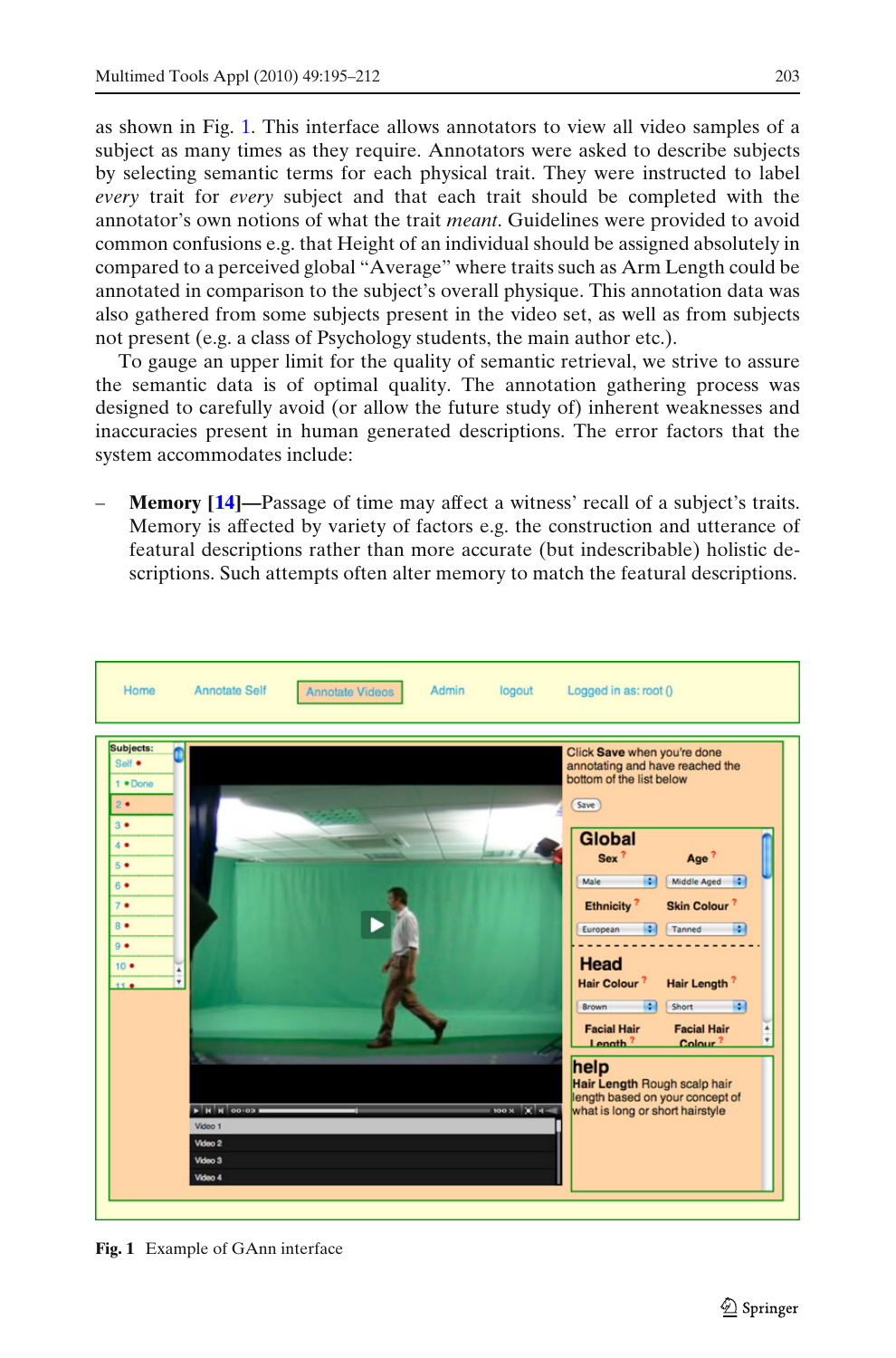- **Defaulting [\[29](#page-16-0)]—**Features may be left out of descriptions in free recall. This is often not because the witness failed to remember the feature, but rather that the feature has some default value. Race may be omitted if the crime occurs in a racially homogenous area, Sex may be omitted if suspects are traditionally Male.
- **Observer Variables [\[15,](#page-15-0) [40\]](#page-16-0)—**A person's own physical features, namely their self perception and mental state, may affect recall of physical variables. For example, tall people have a skewed ability to recognise other tall people but will have less ability when it comes to the description shorter individuals, not knowing whether they are average or very short.
- **Anchoring [\[9](#page-15-0)]—**When a person is asked a question and is initially presented with some default value or even seemingly unrelated information, the replies given are often weighted around those initial values. This is especially likely when people are asked for answers which have some natural ordering (e.g. measures of magnitude)

We have designed our semantic data gathering procedure to account for all these factors. Memory issues are addressed by allowing annotators to view videos of subjects as many times as they please, also allowing them to repeat a particular video if necessary. Defaulting is avoided by explicitly asking individuals for each trait outlined in Table [1,](#page-5-0) this means that even values for apparently *obvious* traits are filled in and captured. This style of interrogative description, where constrained responses are explicitly requested, is more complete than free-form narrative recall but may suffer from inaccuracy, though not to a significant degree [\[55\]](#page-16-0). Subject variables can never be completely removed so instead we allow the study of differing physical traits across various annotators. Users are asked to self annotate based on self perception, also certain subjects being annotated are themselves annotators. This allows for some concept of the annotator's own appearance to be taken into consideration when studying their descriptions of other subjects. Anchoring can occur at various points of the data capture process. We have accounted for anchoring of terms gathered for individual traits by setting the default term of a trait to a neutral "Unsure" rather than any concept of "Average".

To allow for inclusion of semantic terms of each trait in the LSA observation matrix, each semantic term is represented by its occurrence for each subject. This occurrence is extracted by finding a consensus between annotators which made a judgement of a particular term for a particular subject. Each of the *n* annotators produces the  $i^{th}$  annotation assigning the  $j^{th}$  term for the  $k^{th}$  subject, producing a response  $r_{ijk} \in [0, 1]$ . The value for  $j^{th}$  term for the  $k^{th}$  subject is calculated such that:

$$
t_{jk} = \frac{1}{n} \sum_{i=1}^{n} r_{ijk}
$$
 (4)

This results in a single annotation for each subject for each term which is a value between 0.0 and 1.0 which defines how relevant a particular semantic term is to a particular subject, i.e. its occurrence (see Section [2\)](#page-2-0).

If an annotator responds with "Unsure" for each trait, or does not provide the annotations at all, their response is set to the mode of that trait across all annotators across that particular subject. This results in a complete  $113 \times 115$  (113 semantic terms, 115 subjects) matrix which is concatenated with the automatic feature matrix described in the following section.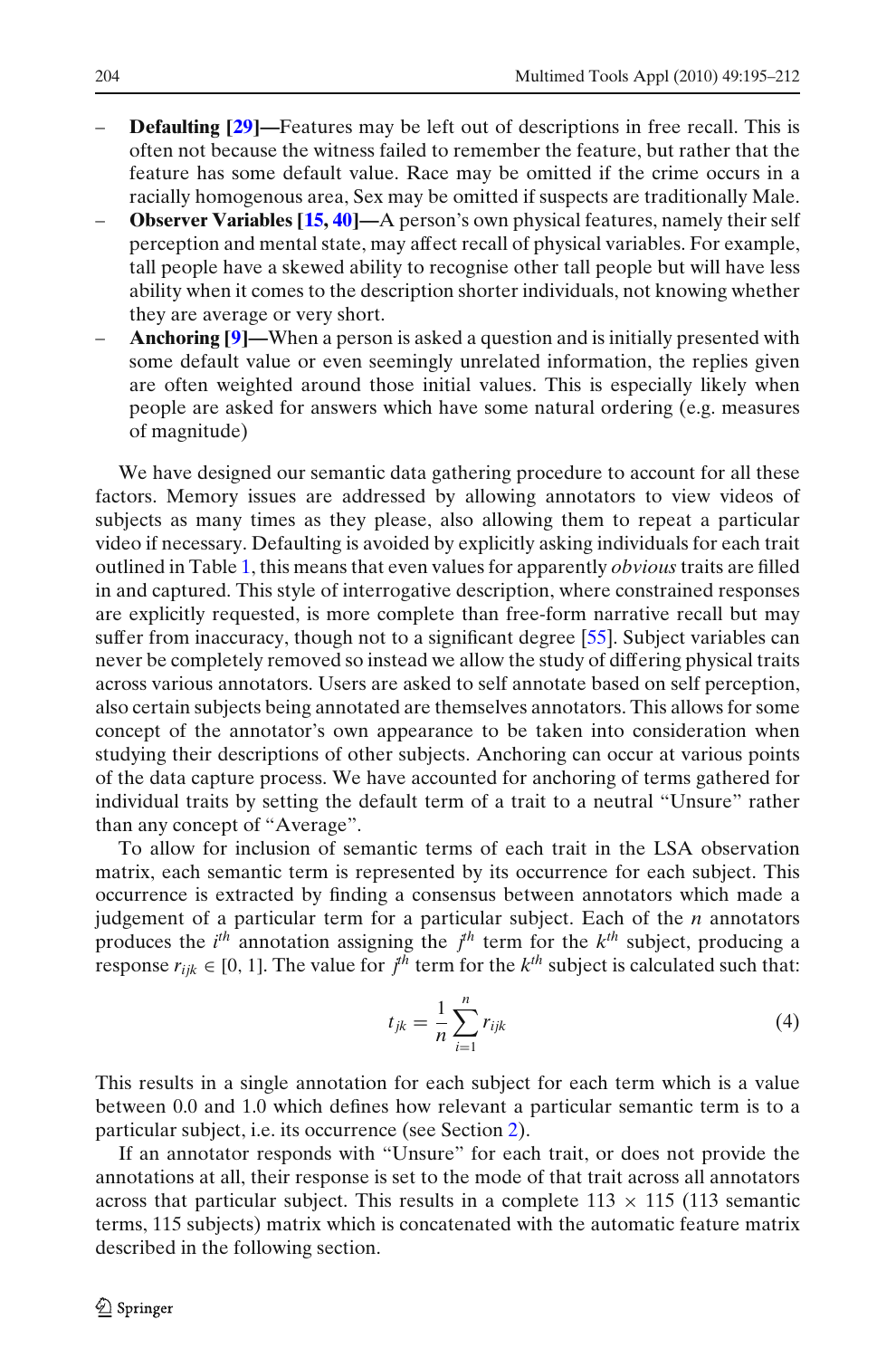Two automatic gait features are used in these experiments, the average (monochrome) silhouette gait signature and, for comparison, the average colour silhouette.

# *5.2.1 Standard average gait signature*

For each gait video, firstly the subject is extracted from the scene with a median background subtraction and transformed into a binary silhouette. This binary silhouette is resized to a  $64 \times 64$  image to make the signature distance invariant. The gait signature of a particular video is the averaged summation of all these binary silhouettes across one gait cycle. For simplicity the gait signature's intensity values are used directly, although there have been several attempts made to find significant features in such feature vectors, using ANOVA or PCA [\[52\]](#page-16-0) and also the a symmetry analysis [\[22](#page-15-0)].

# *5.2.2 Colour average gait signature*

The binary silhouettes extracted during the first stage of the standard average gait signatures are used to mask the original full colour videos on a frame by frame basis. From these masked colour images the subject is extracted and normalised to  $64 \times 64$ . A colour signature is generated by averaging the colour components in all the masked images, separately for each colour, across the images from the same gait cycle as the standard average gait signature.

This two techniques result in two automatic feature vectors of size 4096 (64  $\times$  64) and 12288 (64  $\times$  64  $\times$  3) (See Fig. 2) respectively which describe each sample video

|                              | Color Signature                                                 | Grayscale Signature                                                  |
|------------------------------|-----------------------------------------------------------------|----------------------------------------------------------------------|
| Subject 098                  | 10<br>20<br>30<br>40<br>S0<br>60<br>10 20 30 40 50 60<br>ō      | o<br>10<br>20<br>30<br>40<br>50<br>60<br>0 10 20 30 40 50 60         |
| Subject 112                  | ٥<br>10<br>20<br>30<br>40<br>50<br>60<br>$0$ 10 20 30 40 50 60  | $\bf 0$<br>10<br>20<br>30<br>40<br>50<br>60<br>$0$ 10 20 30 40 50 60 |
| Query Age Pre<br>Adolescence | 0<br>10<br>20<br>30<br>40<br>50<br>60<br>10 20 30 40 50 60<br>ត | 0<br>10<br>20<br>30<br>40<br>50<br>60<br>10 20 30 40 50 60<br>σ      |
| Query Age Young<br>Adult     | 0<br>10<br>20<br>30<br>40<br>50<br>60<br>$0$ 10 20 30 40 50 60  | 0<br>10<br>20<br>30<br>40<br>50<br>60<br>$0$ 10 20 30 40 50 60       |

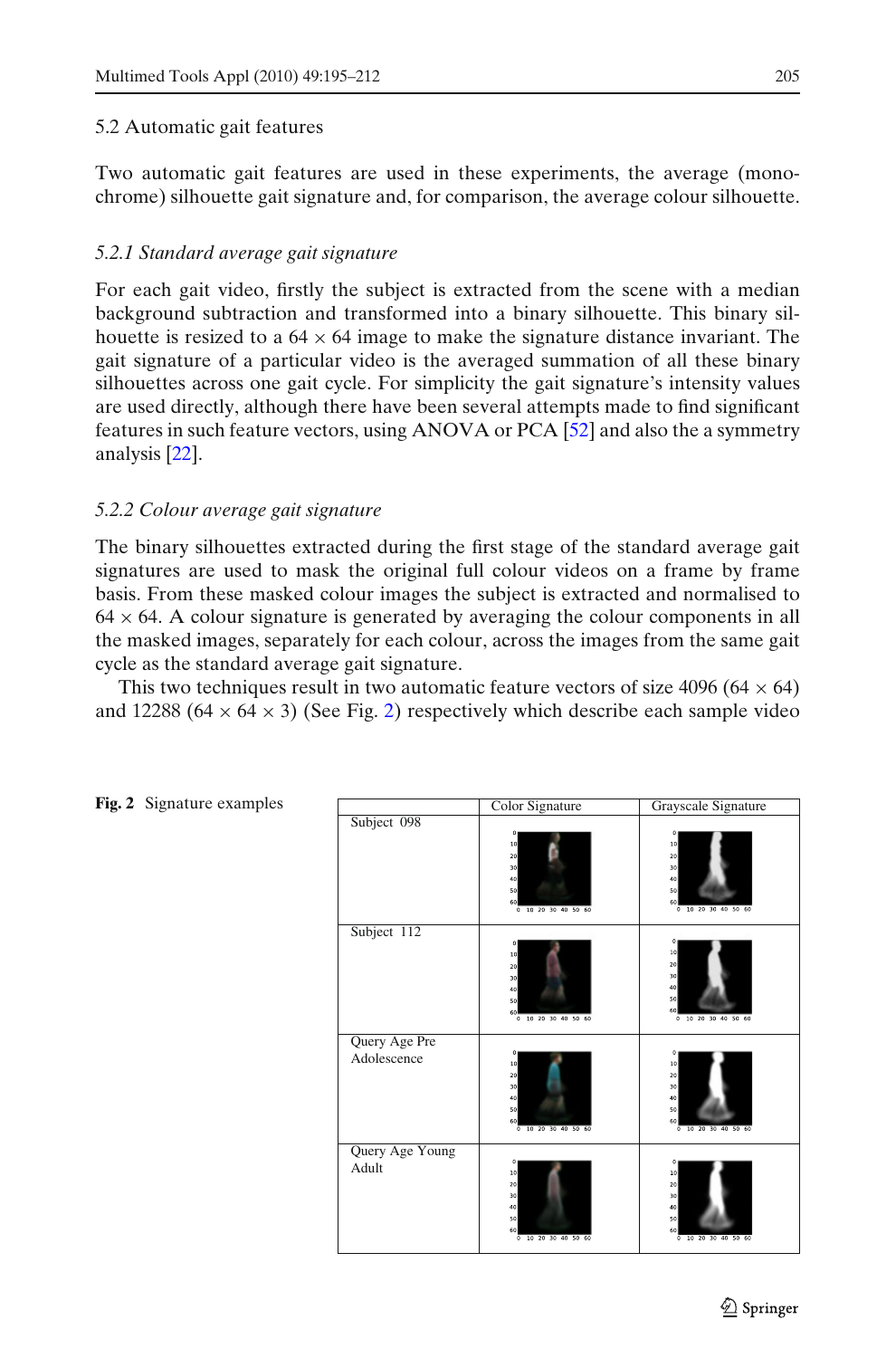<span id="page-11-0"></span>of each of the 115 subjects. The final observation matrix **O** is constructed by concatenating each sample feature vector with its subject's annotation feature vector as described in the previous section. This complete set of automatically and semantically observed subjects is manipulated in Section 6 to generate **O***train* and a semantically unobserved set to construct  $\mathbf{O}_{test}$  as described in Section [2.](#page-2-0)

# **6 Experiments**

For both the monochrome and colour retrieval experiments it was necessary to construct a training matrix **O***train* , for which visual features and semantic features are fully observed, and **O***test* matrix such that the semantic features are set to zero. The retrieval task attempts to order the documents in  $\mathbf{O}_{\text{test}}$  against a set semantic queries *oquery*, one for each semantic term in isolation.

The documents in the training stage are the samples (and associated semantic annotations) of a randomly selected set of half of the 115 subjects, the test documents are the other subjects with their semantic terms set to zero. For analysis, 20 such sets are generated and matrix decompositions  $\mathbf{U}_{train}, \mathbf{\Sigma}_{train}$  and  $\mathbf{V}_{train}^T$  are generated for each.

# 6.1 Semantic query retrieval results

We test the retrieval ability of our approach by testing each semantic term in isolation (e.g. *Sex Male*, *Height Tall* etc.). A few example retrieval queries can be seen in Table [2](#page-12-0) along with the signature automatically generated from the projection of the query. To put our results in context we also measure the standard mean Average Precision (mAP) metric as calculated by TREC-Eval. The mAP of each semantic term is taken from the mAP of a random ordering for each query. To generate the random mAP we generate 100 completely random orderings for each semantic query and average their mAP. Figure [3](#page-13-0) shows the sum of the differences of each physiological trait as a sum of it's semantic terms for both experimental configurations. These results give some idea of which traits our approach is most capable of performing queries against, and which it is not. Finally, in Table [3](#page-13-0) we present p-values for each semantic trait as generate in a one-way ANOVA where monochrome and colour signatures are taken as separate groups, their mAPs for each of the 20 experiments as their group samples and therefore the p-value as a measure of significance of the difference between the two experimental configurations.

Our results show some merit and produce both success and failure, as expected. It has been shown in previous work for example that *Sex* (mAP =  $0.14$  and mAP = 0.12) is decipherable from average silhouettes alone [\[28\]](#page-15-0), achieved by analysing the separate parts of the human silhouette. It is also expected that physical metrics such as *Height* (mAP = 0.089 and mAP = 0.087), *Figure* (mAP = 0.051 and mAP = 0.059) and *Neck Length* (mAP =  $0.056$  and mAP =  $0.065$ ) were also likely to be relatively successful as the average silhouette maintains a linear representation of these values in the overall intensity of pixels.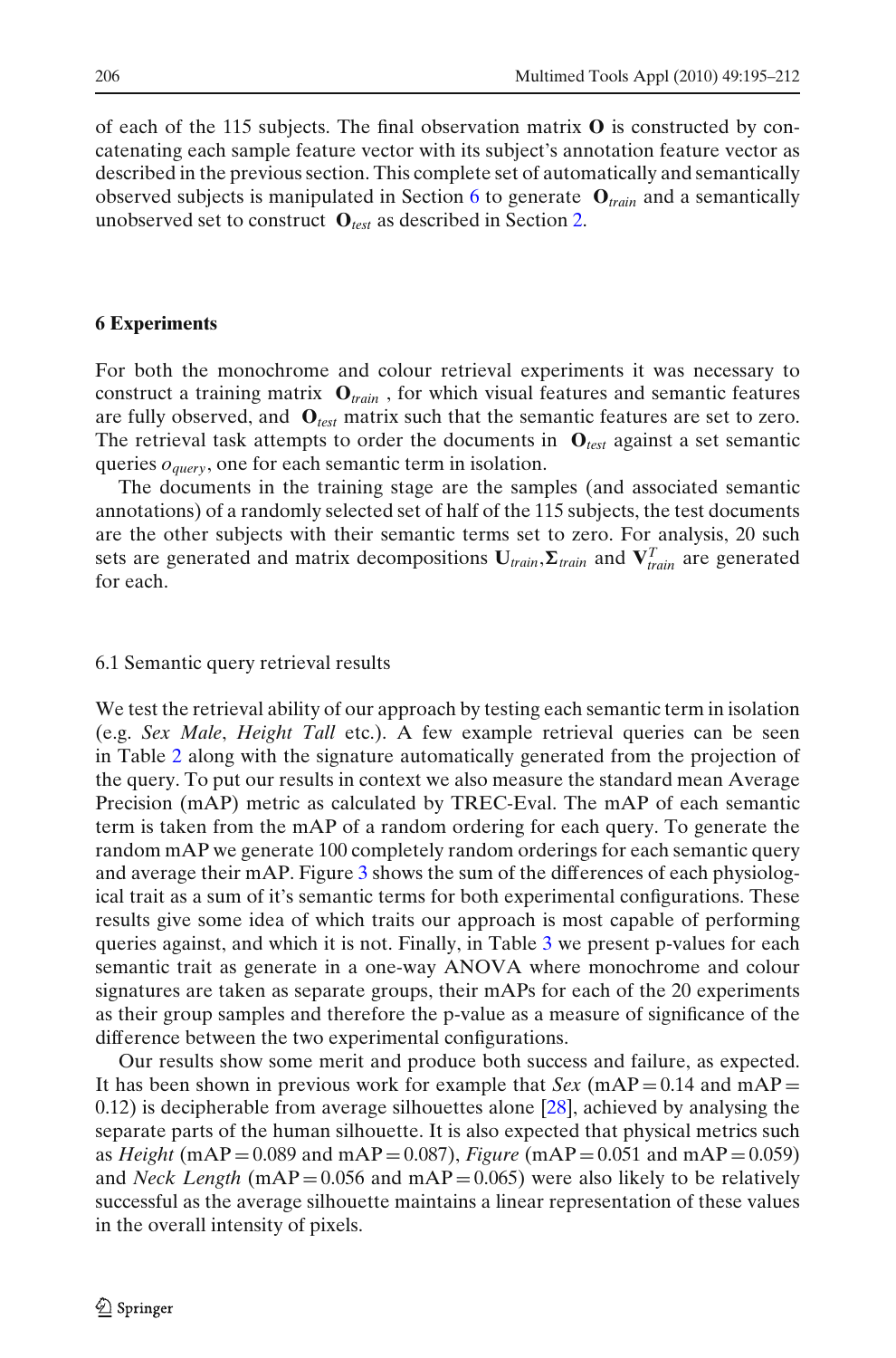<span id="page-12-0"></span>**Table 2** Some example retrieval results

The first image in each set is the image generated for a semantic query as part of the method explained in Section [2.2.](#page-2-0) The next 3 images are video keyframes of the 3 top ranked subjects from a particular experiment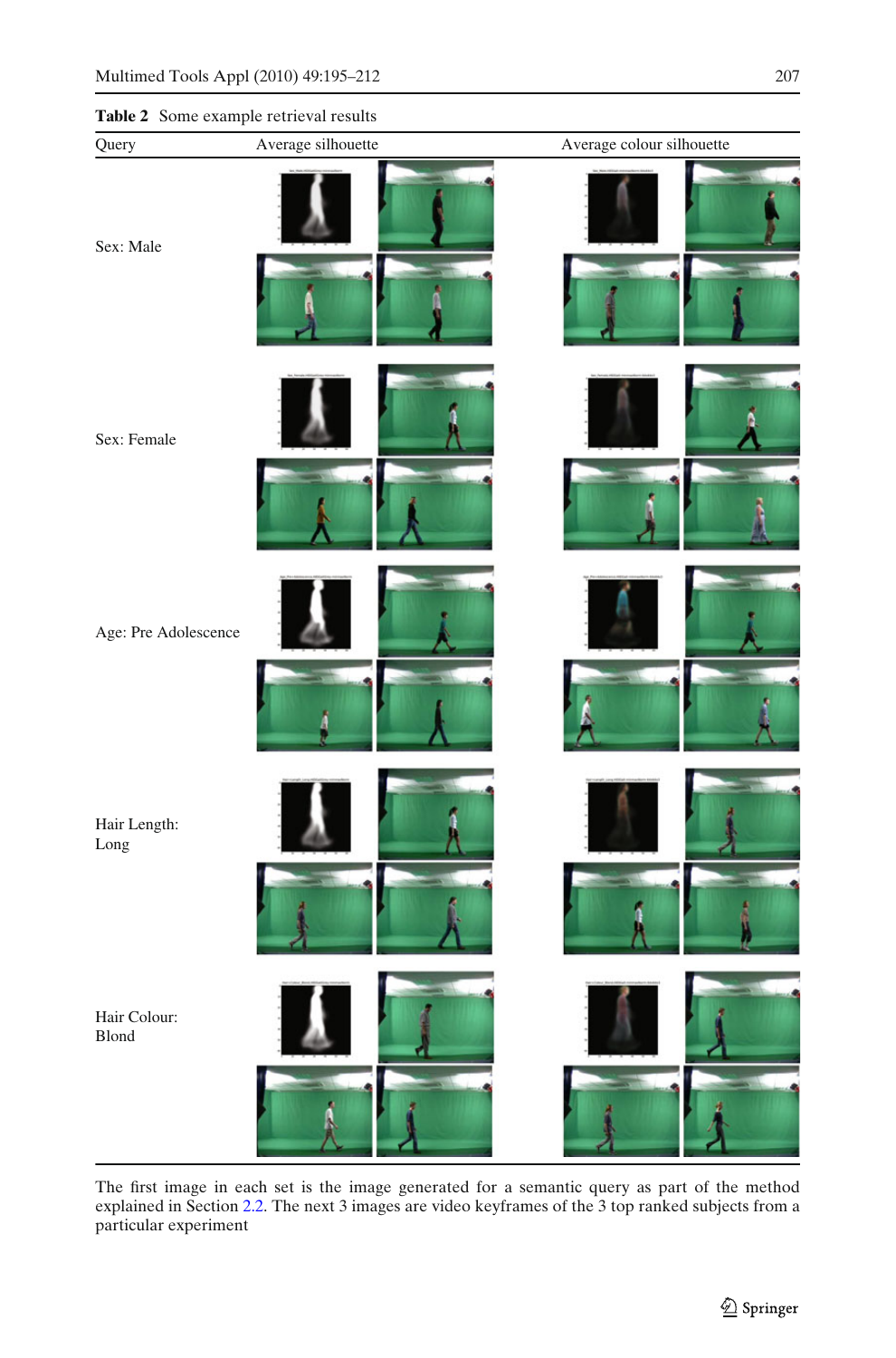

In Table [2](#page-12-0) we see example orderings provided by our scheme and an anecdotal comparison of the ability of colour signatures against monochrome silhouettes. The examples aid to show the potential merits and pitfalls of using the different signatures. Both configurations perform well with *Sex*, though for our example *Sex Female* query, colour signatures incorrectly correlate light coloured clothing with

| <b>Table 3</b> The mAP p-values<br>treating grey and colour<br>signatures as seperate classes<br>for each physiological trait.<br>Here we use the significance<br>value of $p \leq 0.1$ | Trait                  | p-value     |
|-----------------------------------------------------------------------------------------------------------------------------------------------------------------------------------------|------------------------|-------------|
|                                                                                                                                                                                         | Significant features   |             |
|                                                                                                                                                                                         | Hair length            | $2.3e - 06$ |
|                                                                                                                                                                                         | Ethnicity              | $2.9e - 04$ |
|                                                                                                                                                                                         | Hair colour            | 0.001       |
|                                                                                                                                                                                         | Neck thickness         | 0.002       |
|                                                                                                                                                                                         | Skin colour            | 0.002       |
|                                                                                                                                                                                         | Weight                 | 0.006       |
|                                                                                                                                                                                         | Leg shape              | 0.055       |
|                                                                                                                                                                                         | Sex                    | 0.087       |
|                                                                                                                                                                                         | Insignificant features |             |
|                                                                                                                                                                                         | Shoulder shape         | 0.103       |
|                                                                                                                                                                                         | Chest                  | 0.148       |
|                                                                                                                                                                                         | Proportions            | 0.189       |
|                                                                                                                                                                                         | <b>Hips</b>            | 0.308       |
|                                                                                                                                                                                         | Facial hair length     | 0.388       |
|                                                                                                                                                                                         | Neck length            | 0.450       |
|                                                                                                                                                                                         | Figure                 | 0.521       |
|                                                                                                                                                                                         | Facial hair colour     | 0.533       |
|                                                                                                                                                                                         | Leg thickness          | 0.561       |
|                                                                                                                                                                                         | Arm thickness          | 0.658       |
|                                                                                                                                                                                         | Arm length             | 0.734       |
|                                                                                                                                                                                         | Age                    | 0.759       |
|                                                                                                                                                                                         | Muscle build           | 0.861       |
|                                                                                                                                                                                         | Leg length             | 0.873       |
|                                                                                                                                                                                         | Height                 | 0.937       |

<span id="page-13-0"></span>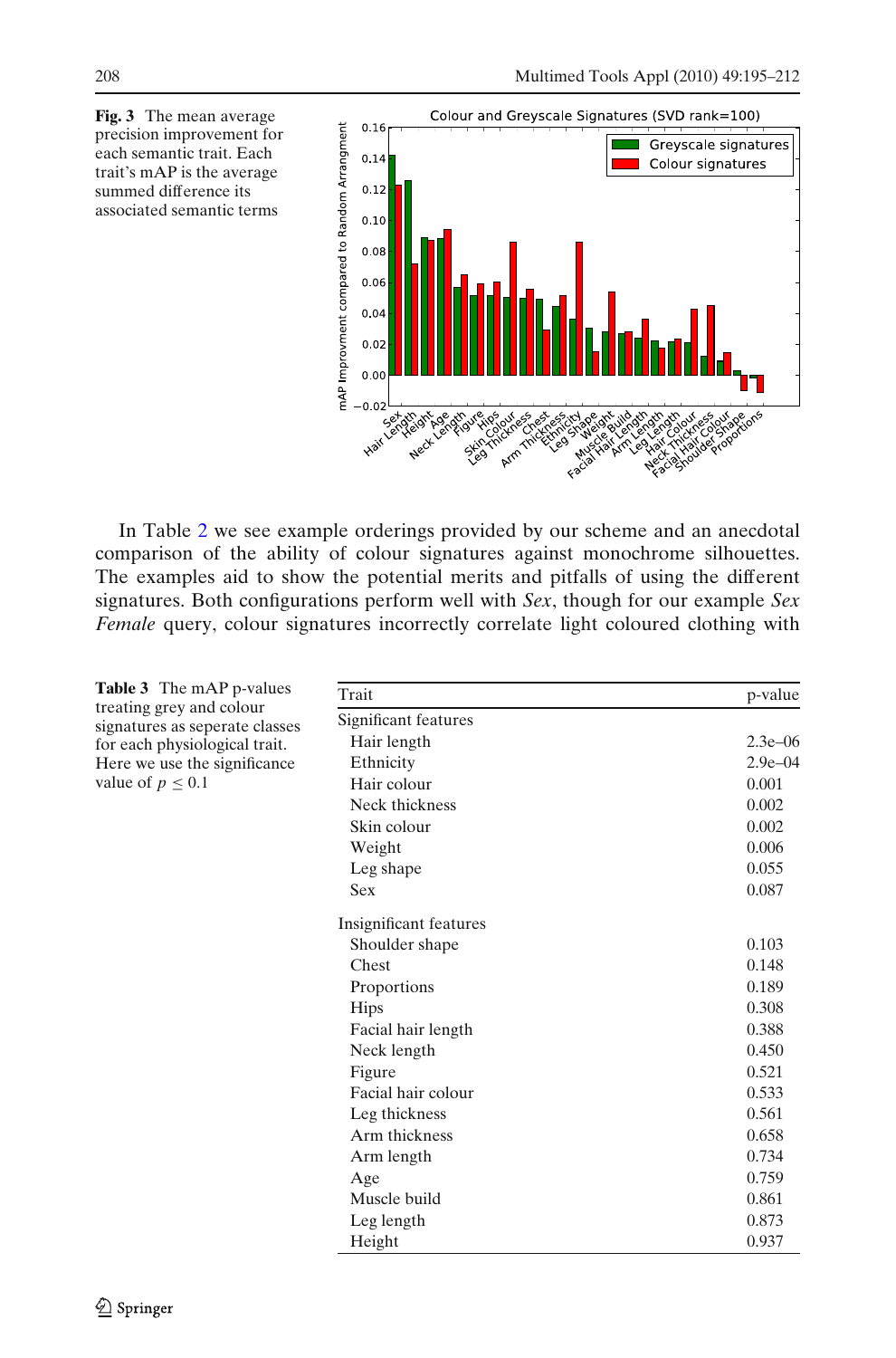<span id="page-14-0"></span>gender. The colour of clothing is ignored by the standard average silhouettes as the whole body silhouette of the individual is used and the internal detail ignored. The average colour signature has a similar problem with the example *Age* query. The tables turn on queries which inherently correlate with colour. In Table [2](#page-12-0) we see that for the *Hair Colour* the average colour silhouette achieves more favourable results, correctly finding a correlation with light shades in the head area with blond hair (as can be seen on the automatically generated *Hair Colour* query signature).

Figure [3](#page-13-0) also show the relative merits of the two approaches. It can be seen that whilst performing relatively poorly in both configurations, *Hair Colour* ( $p =$ 0.001); *Ethnicity* ( $p = 0.0003$ ) and *Skin Colour* ( $p = 0.002$ ) perform significantly better when colour average silhouettes are used. It should be noted however that, for *Sex*  $(p=0.087)$  and *Hair Length* ( $p=0.00002$ ), all mAPs are significantly lower on the average colour silhouettes. This result was expected as the colour signature allows for misleading correlations with clothing, a failure which can be seen in the example query projections of *Sex Female* and *Hair Length Long* in Table [2](#page-12-0) both showing correlation with light coloured clothing. This failure in the average colour silhouette could feasibly be avoided if only pertinent regions such as the head are taken into consideration for correlation, but which are not avoided using the holistic signatures currently used.

#### **7 Conclusions and further work**

We have introduced the use of semantic human descriptions as queries in contentbased retrieval against human gait signatures. We carefully selected a set of physical traits and successfully used them return an ordered list of un-annotated subjects based on their gait signature alone. Our analysis confirm the results of previous works with regards to traits such as *Sex* and we also note the capability of retrieval using other traits, previously unexplored, such as *Age*, *Hair* and some build attributes. We also compare the capabilities of average (monochrome) silhouette gait signatures with a new average colour silhouette signature, exploring their respective advantages and limitations.

An inherent limitation of the current approach is that in using the SVD we extract linear structures for correlation while non linear correlations remain to be studied. Exploring the use of non-linear machine learning techniques would no-doubt extend the abilities of this new technique. Further, at present we handle laboratory data only. An exploration into subject retrieval in real world surveillance data would require handling of colour and low resolution video data as well as variation in illumination with complex background scenery. This remains an open area of research in gait biometrics.

There are several interesting avenues of research suggested by this work. To enrich this process, we can of course collect more manual labels allowing for a clearer notion of the value of a given trait for an individual subject. A further exploration into other important semantic traits would no doubt uncover a large range of useful terms for discovery of surveillance video. An exploration into other gait signatures would also improve the recall of certain semantic features. Using model based techniques to more directly extract *Height* and limb attributes would no doubt improve their retrieval rates.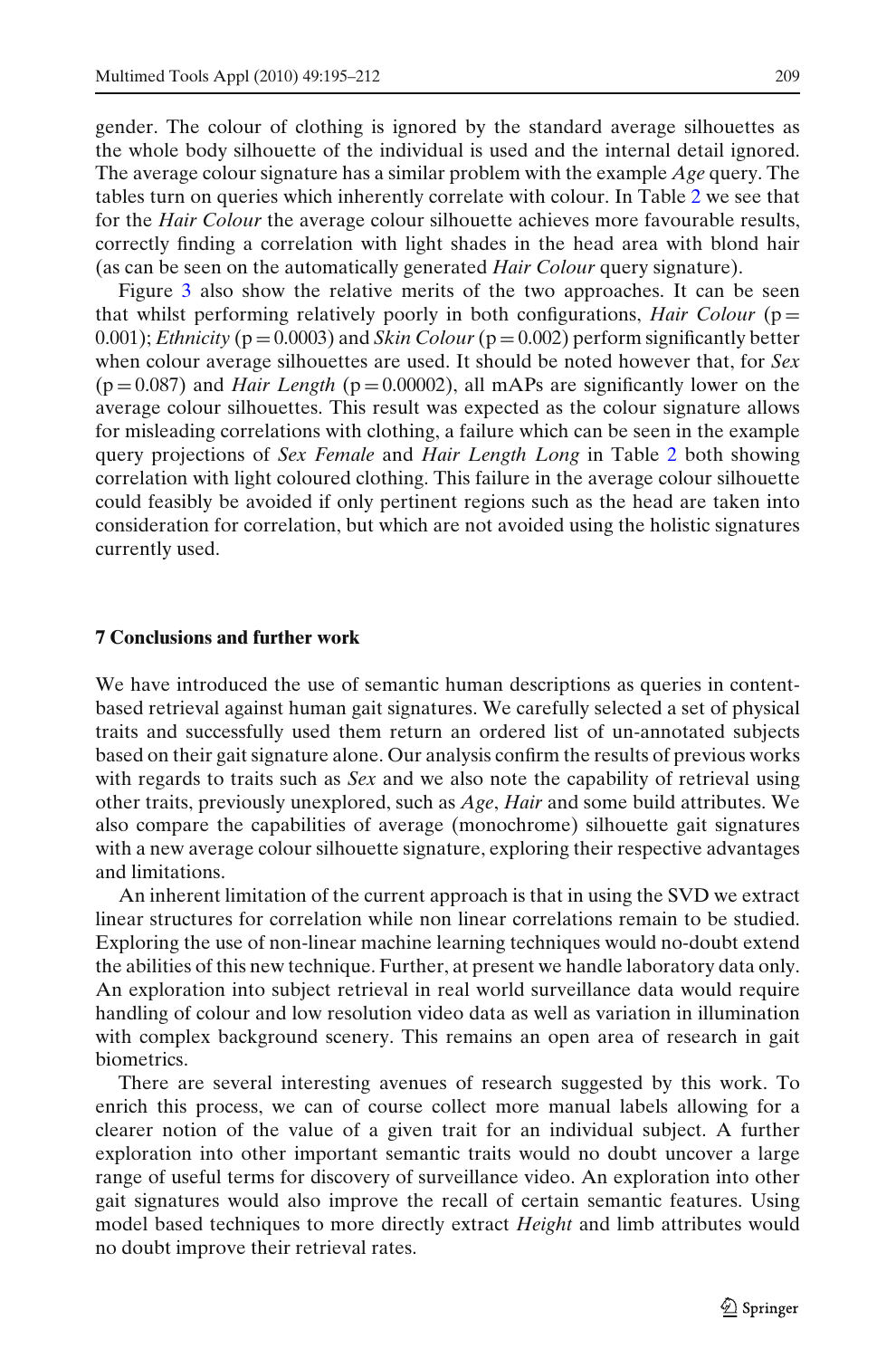# <span id="page-15-0"></span>**References**

- 1. Aggarwal JK, Cai Q (1999) Human motion analysis: a review. Comput Vis Image Underst 73(3):428–440
- 2. Barbujani G (2005) Human races: classifying people vs understanding diversity. Current Genomics 6(12):215–226
- 3. BenAbdelkader C, Cutler R, Davis L (2002) Stride and cadence as a biometric in automatic person identification and verification. In: Proc. IEEE FG, pp 372–377
- 4. Bennetto J (2006) Big brother Britain 2006: we are waking up to a surveillance society all around us. In: The independent
- 5. Berry MW, Dumais ST, O'brien GW, Berry MW (1995) Using linear algebra for intelligent information retrieval. SIAM Rev 37:573–595
- 6. Bertillon A (1896) Signaletic instructions including the theory and practice of anthropometrical identification. The Werner Company
- 7. Bhanu B, Han J (2003) Human recognition on combining kinematic and stationary features. In: Proc. AVBPA, pp 600–608
- 8. Bouchrika I, Goffredo M, Carter JN, Nixon MS (2009) Covariate analysis for view-point independent gait recognition. In: Proc. ICB
- 9. Chapman GB, Johnson EJ (2002) Incorporating the irrelevant: anchors in judgments of belief and value. In: Heuristics and biases: the psychology of intuitive judgment. Cambridge University Press, Cambridge, pp 120–138
- 10. Davies AC, Velastin, SA (2005) A progress review of intelligent CCTV surveillance systems. In: Proc. IEEE IDAACS, pp 417–423
- 11. Dawes RM (1977) Suppose we measured height with rating scales instead of rulers. Appl Psychol Meas 1(2):267–273
- 12. Deerwester SC, Dumais ST, Landauer TK, Furnas GW, Harshman RA (1990) Indexing by latent semantic analysis. J Am Soc Inf Sci 41(6):391–407
- 13. Dumais SI (1991) Improving the retrieval of information from external sources. Behavior research methods. In: Instruments and computers, pp 229–236
- 14. Ellis HD (1984) Practical aspects of facial memory. In: Eyewitness testimony: psychological perspectives, section 2. Cambridge University Press, Cambridge, pp 12–37
- 15. Flin RH, Shepherd JW (1986) Tall stories: eyewitnesses' ability to estimate height and weight characteristics. Hum Learn 5
- 16. Goffredo M, Seely RD, Carter JN, Nixon MS (2008) Markerless view independent gait analysis with self-camera calibration. In: Proc. IEEE FG
- 17. Gould SJ (1994) The geometer of race. Discover 65–69
- 18. Grosky W, Zhao R (2001) Negotiating the semantic gap: from feature maps to semantic landscapes. In: Proc. SOFSEM, pp 33–52
- 19. Han J, Bhanu B (2004) Statistical feature fusion for gait-based human recognition. In: Proc. IEEE CVPR, vol 2, pp II–842–II–847
- 20. Hare JS, Lewis PH, Enser PGB, Sandom CJ (2006) A linear-algebraic technique with an application in semantic image retrieval. In: Proc. CIVR, pp 31–40
- 21. Hare JS, Samangooei S, Lewis PH, Nixon MS (2008) Semantic spaces revisited: investigating the performance of auto-annotation and semantic retrieval using semantic spaces. In: Proc. CIVR, New York, NY, USA. ACM, New York, pp 359–368
- 22. Hayfron-Acquah JB, Nixon MS, Carter JN (2003) Automatic gait recognition by symmetry analysis. Pattern Recogn Lett 24(13):2175–2183
- 23. Hu W, Tan T, Wang L, Maybank S (2004) A survey on visual surveillance of object motion and behaviors. IEEE Trans SMC(A) 34(3):334–352
- 24. Interpol (2008) Disaster victim identification form (yellow). Booklet
- 25. Jain AK, Ross A, Prabhakar S (2004) An introduction to biometric recognition. IEEE Trans CSVT 14:4–19
- 26. Johansson G (1973) Visual perception of biological motion and a model for its analysis. Percept Phychophys 14(2):201–211
- 27. Kale A, Roychowdhury AK, Chellappa R (2004) Fusion of gait and face for human identification. In: Proc. IEEE ICASSP, vol 5, pp 901–904
- 28. Li X, Maybank SJ, Yan S, Tao D, Xu D (2008) Gait components and their application to gender recognition. IEEE Trans SMC(C) 38(2):145–155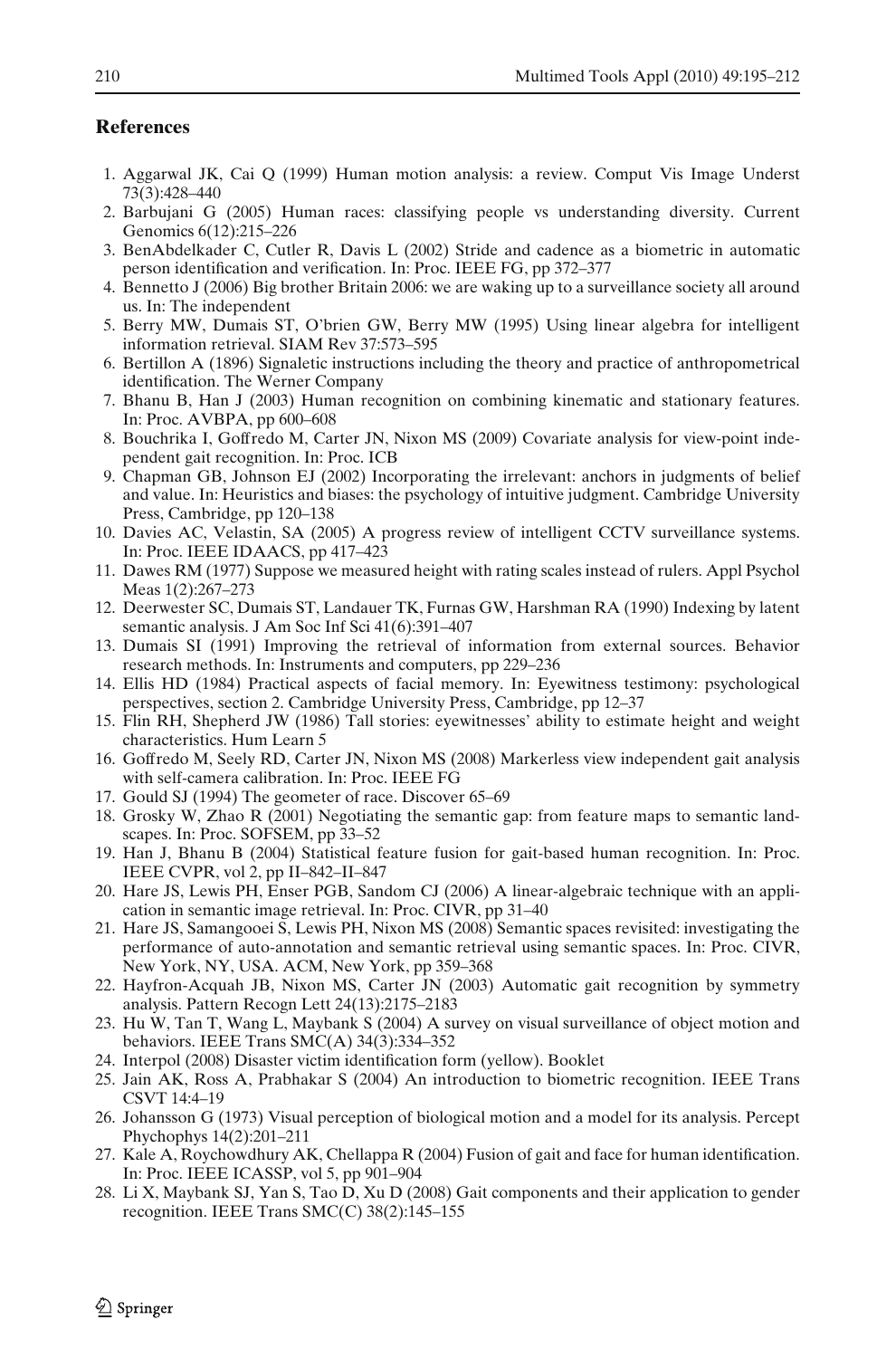- <span id="page-16-0"></span>29. Lindsay RCL, Martin R, Webber L (1994) Default values in eyewitness descriptions. Law Hum Behav 18(5):527–541
- 30. Little J, Boyd J (1995) Describing motion for recognition. In: Proc. ISCV, p 5A, Motion II
- 31. Liu Z, Sarkar S (2004) Simplest representation yet for gait recognition: averaged silhouette. In: Proc. ICPR, vol 4, pp 211–214
- 32. Liu Z, Sarkar S (2007) Outdoor recognition at a distance by fusing gait and face. Image Vis Comput 25(6):817–832
- 33. MacLeod MD, Frowley JN, Shepherd JW (1994) Whole body information: its relevance to eyewitnesses. In: Adult eyewitness testimony, chapter 6. Cambridge University Press, Cambridge
- 34. Macrae CN, Bodenhausen GV (2000) Social cognition: thinking categorically about others. Annu Rev Psychol 51(1):93–120
- 35. Monay F, Gatica-Perez D (2003) On image auto-annotation with latent space models. In: Proc. Multimedia, pp 275–278
- 36. Murase H, Sakai R (1996) Moving object recognition in eigenspace representation: gait analysis and lip reading. Pattern Recogn Lett 17(2):155–162
- 37. Nandakumar K, Dass SC, Jain AK (2004) Soft biometric traits for personal recognition systems. In: Proc. ICBA, pp 731–738
- 38. Nixon MS, Carter JN (2006) Automatic recognition by gait. Proc IEEE 94(11):2013–2024
- 39. Niyogi SA, Adelson EH (1994) Analyzing and recognizing walking figures in XYT. In: Proc. CVPR, pp 469–474
- 40. O'Toole AJ (2004) Psychological and neural perspectives on human face recognition. In: Handbook of face recognition. Springer, New York
- 41. Papadimitriou CH, Raghavan P, Tamaki H, Vempala S (1998) Latent semantic indexing: a probabilistic analysis. Comput Syst Sci 61:217–235
- 42. Pecenovic Z (1997) Image retrieval using latent semantic indexing. Master's thesis, AudioVisual Communications Lab, Ecole Polytechnique, F'ed'erale de Lausanne, Switzerland
- 43. Ponterotto JG, Mallinckrodt B (2007) Introduction to the special section on racial and ethnic identity in counseling psychology: conceptual and methodological challenges and proposed solutions. J Couns Psychol 54(3):219–223
- 44. Rosse C, Mejino JLV (2003) A reference ontology for biomedical informatics: the foundational model of anatomy. Journal of Biomedical Informatics 36(6):478–500
- 45. Samangooei S, Guo B, Nixon MS (2008) The use of semantic human description as a soft biometric. In: Proc. IEEE BTAS
- 46. Seely RD, Samangooei S, Middleton L, Carter JN, Nixon MS (2008) The University of Southampton multi-biometric tunnel and introducing a novel 3D gait dataset. In: Proc. IEEE BTAS
- 47. Shakhnarovich G, Lee L, Darrell T (2001) Integrated face and gait recognition from multiple views. In: Proc. IEEE CVPR, pp 439–446
- 48. Shutler J, Grant M, Nixon MS, Carter JN (2002) On a large sequence-based human gait database. In: Proc. RASC, pp 66–72
- 49. Tajfel H (1982) Social psychology of intergroup relations. Annu Rev Psychol 33:1–39
- 50. Troje NF, Sadr J, Nakayama K (2006) Axes vs averages: high-level representations of dynamic point-light forms. Vis Cogn 14:119–122
- 51. Van Koppen PJ, Lochun SK (1997) Portraying perpetrators; the validity of offender descriptions by witnesses. Law Hum Behav 21(6):662–685
- 52. Veres GV, Gordon L, Carter JN, Nixon MS (2004) What image information is important in silhouette-based gait recognition? In: Proc. IEEE CVPR, vol 2, pp II–776–II–782
- 53. Vrusias B, Makris D, Renno J-P, Newbold N, Ahmad K, Jones G (2007) A framework for ontology enriched semantic annotation of cctv video. In: Proc. WIAMIS, p 5
- 54. Wells GL, Olson EA (2003) Eyewitness testimony. Annu Rev Psychol 54:277–295
- 55. Yarmey AD, Yarmey MJ (1997) Eyewitness recall and duration estimates in field settings. J Appl Soc Psychol 27(4):330–344
- 56. Zhao R, Grosky W (2002) Bridging the semantic gap in image retrieval. IEEE Trans Multimedia 4:189–200